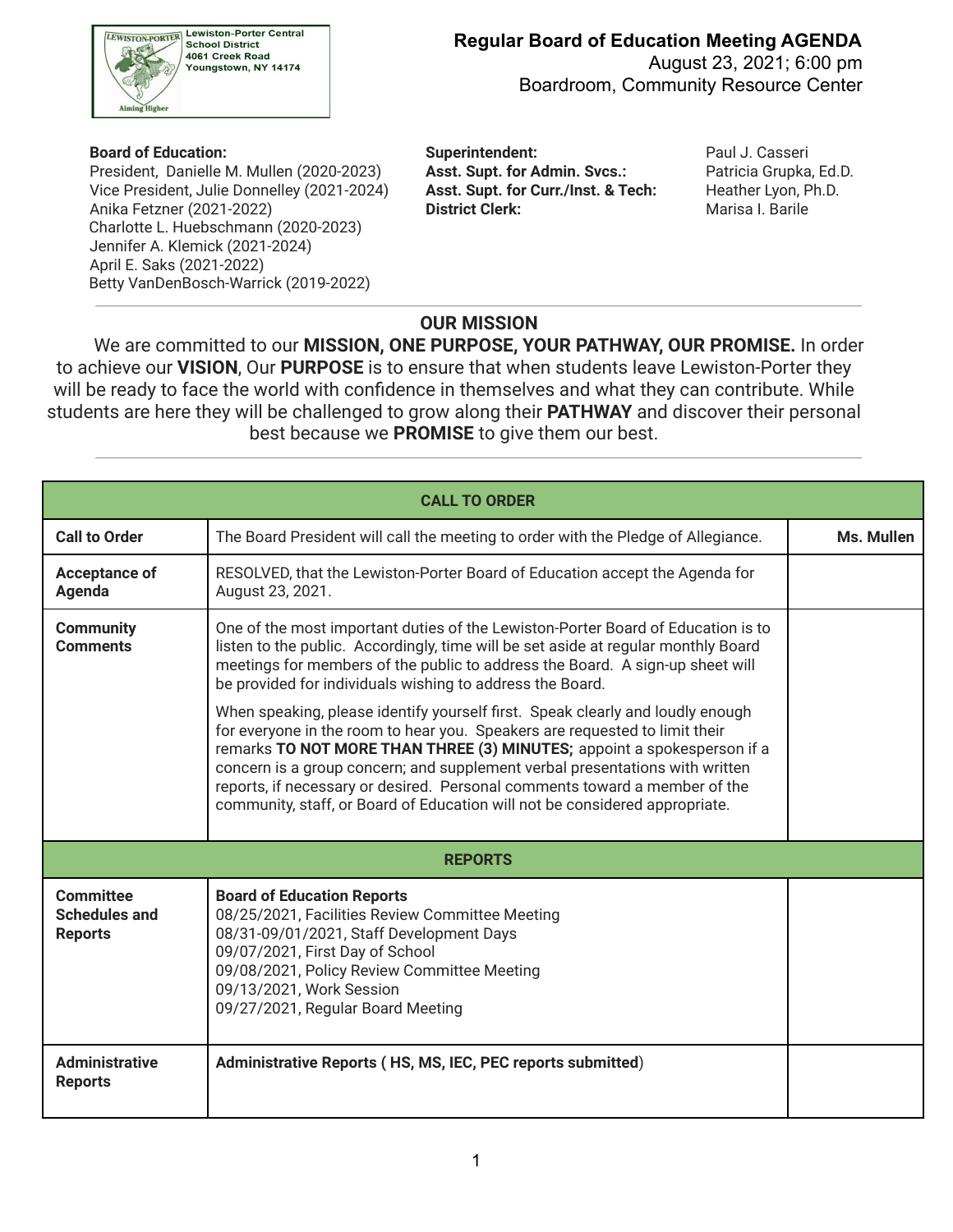**Aiming Higher** 

# **Regular Board of Education Meeting AGENDA**

| <b>DISTRICT OPERATIONS</b>                                                                                           |                                                                                                                                                                                                                                                                                                                                                                        |                                      |  |  |  |  |
|----------------------------------------------------------------------------------------------------------------------|------------------------------------------------------------------------------------------------------------------------------------------------------------------------------------------------------------------------------------------------------------------------------------------------------------------------------------------------------------------------|--------------------------------------|--|--|--|--|
| <b>Minutes</b>                                                                                                       | RESOLVED, that the Lewiston-Porter Board of Education approve the Minutes<br>from the July 26, 2021, Regular Board meeting, as submitted by the District<br>Clerk.                                                                                                                                                                                                     |                                      |  |  |  |  |
| <b>Minutes</b>                                                                                                       | RESOLVED, that the Lewiston-Porter Board of Education approve the Minutes<br>from the August 9, 2021, Work Session and Regular Board meeting, as submitted<br>by the District Clerk.                                                                                                                                                                                   | $M-2$                                |  |  |  |  |
| <b>Consent Agenda for</b><br><b>Financial Operations</b>                                                             | <b>RESOLVED,</b> that the Lewiston-Porter Board of Education approve the following,<br>Items NF-1 through NF-4, in the financial consent agenda as submitted by the<br>Administration:<br><b>Budget Status Reports</b><br><b>Treasurer's Report</b><br><b>Claims</b><br><b>Transfer History</b>                                                                        | $NF-1$<br>$NF-2$<br>$NF-3$<br>$NF-4$ |  |  |  |  |
|                                                                                                                      | <b>OLD BUSINESS</b>                                                                                                                                                                                                                                                                                                                                                    |                                      |  |  |  |  |
| <b>No Old Business</b>                                                                                               |                                                                                                                                                                                                                                                                                                                                                                        |                                      |  |  |  |  |
|                                                                                                                      | <b>NEW BUSINESS - ADMINISTRATION</b>                                                                                                                                                                                                                                                                                                                                   |                                      |  |  |  |  |
| <b>Approval of the</b><br>2021-2022 YMCA<br><b>PreK and After</b><br><b>School Contract</b>                          | <b>RESOLVED, upon the recommendation of the Assistant Superintendent for</b><br>Administrative Services, that the Lewiston-Porter Board of Education approve the<br>YMCA PreK and After School contract for the 2021-2022 school year.                                                                                                                                 | $NA-1$                               |  |  |  |  |
| <b>Approval of the</b><br><b>Building Level Safety</b><br><b>Plans</b>                                               | RESOLVED, upon the recommendation of the Assistant Superintendent for<br>Administrative Services, that the Lewiston-Porter Board of Education approve the<br><b>Building Level Safety Plans.</b>                                                                                                                                                                       | $NA-2$                               |  |  |  |  |
| <b>Approval of the</b><br><b>District-Wide Safety</b><br><b>Plan</b>                                                 | <b>RESOLVED, upon the recommendation of the Assistant Superintendent for</b><br>Administrative Services, that the Lewiston-Porter Board of Education approve the<br>District-Wide Safety Plan.                                                                                                                                                                         | $NA-3$                               |  |  |  |  |
| <b>Approval to Dispose</b><br><b>Outdated/Damaged</b><br><b>Books, Textbooks,</b><br>and Testing<br><b>Materials</b> | <b>RESOLVED, upon the recommendation of the Assistant Superintendent for</b><br>Administrative Services, that the Lewiston-Porter Board of Education approve the<br>request to dispose of outdated/damaged books, textbooks, and Testing Materials<br>from the High School, Psychology Department, Intermediate Education Center, and<br>the Primary Education Center. | $NA-4$                               |  |  |  |  |

| Approval of<br><b>Montante Solar</b><br><b>Contractor</b> | RESOLVED, upon the recommendation of the Assistant Superintendent for<br>Administrative Services, that the Lewiston-Porter Board of Education approve<br>Montante Solar as the contractor for the energy efficiency project at the Primary<br>Education Center and the High School. |        |  |  |
|-----------------------------------------------------------|-------------------------------------------------------------------------------------------------------------------------------------------------------------------------------------------------------------------------------------------------------------------------------------|--------|--|--|
| <b>Approval of the Tax</b><br><b>Certiorari Reserve</b>   | RESOLVED, upon the recommendation of the Assistant Superintendent for<br>Administrative Services, that the Lewiston-Porter Board of Education approve the<br>transfer of \$437,665 in funding from the General Fund to a Tax Certiorari Reserve.                                    | $NA-6$ |  |  |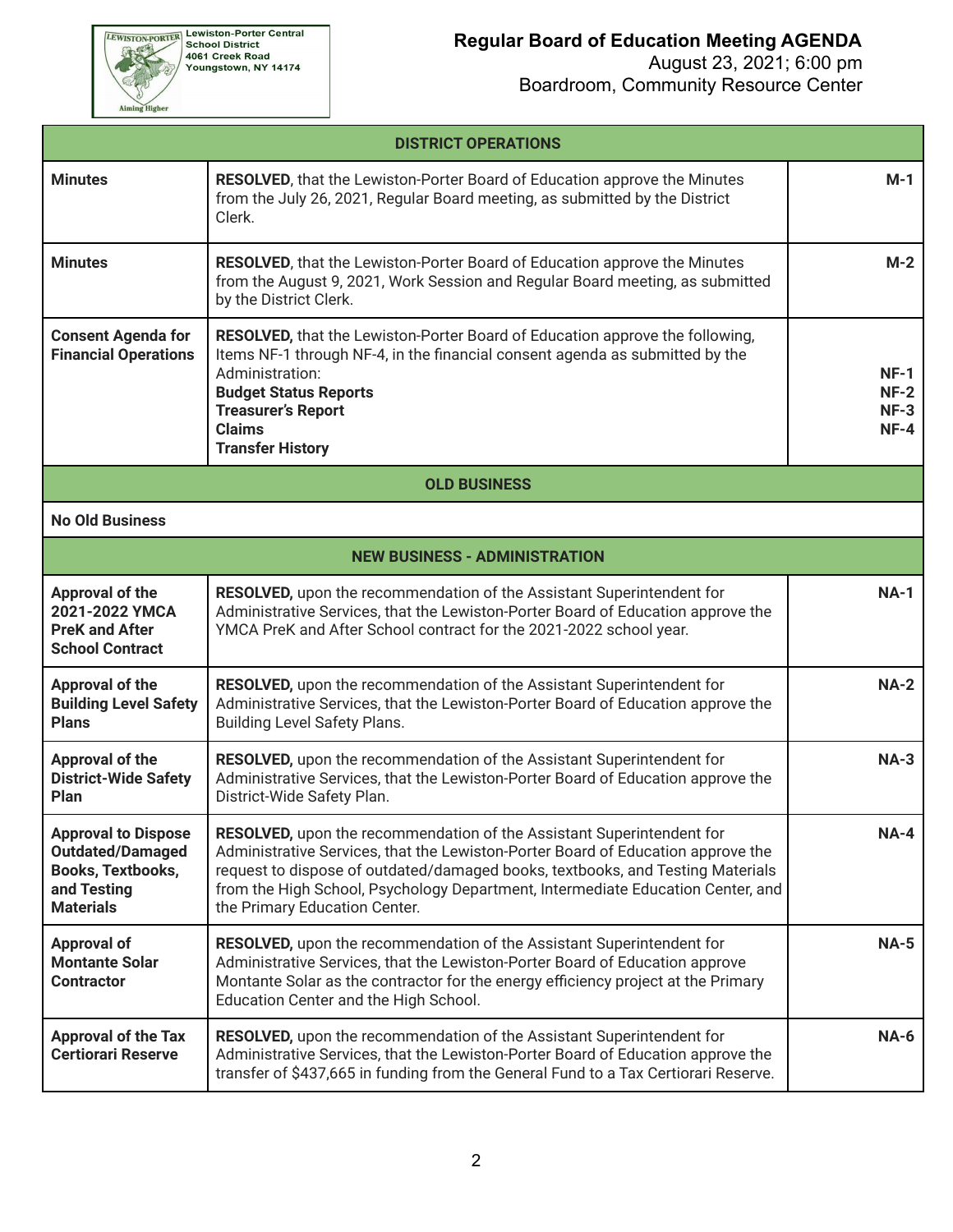

| <b>Approval of the</b><br><b>Lewiston-Porter</b><br><b>Reopening</b><br><b>Procedures and</b><br><b>Protocols</b> | RESOLVED, upon the recommendation of the Superintendent of Schools, that the<br>Lewiston-Porter Board of Education approve the Lewiston-Porter Reopening<br>Procedures and Protocols for the 2021-2022 school year.                                                                                                                                                                                                                                                                                                                                                                                                                                                                                                                 | <b>NA-7</b>                                                                                                                                      |                                  |             |         |             |  |  |  |
|-------------------------------------------------------------------------------------------------------------------|-------------------------------------------------------------------------------------------------------------------------------------------------------------------------------------------------------------------------------------------------------------------------------------------------------------------------------------------------------------------------------------------------------------------------------------------------------------------------------------------------------------------------------------------------------------------------------------------------------------------------------------------------------------------------------------------------------------------------------------|--------------------------------------------------------------------------------------------------------------------------------------------------|----------------------------------|-------------|---------|-------------|--|--|--|
| <b>PUPIL PERSONNEL</b>                                                                                            |                                                                                                                                                                                                                                                                                                                                                                                                                                                                                                                                                                                                                                                                                                                                     |                                                                                                                                                  |                                  |             |         |             |  |  |  |
| <b>Recommendations</b><br>for CSE Placement<br>and Amendments                                                     | RESOLVED, upon the recommendation of the Superintendent of Schools, that the<br>Lewiston-Porter Board of Education accept the recommendations and<br>amendments of the Committee on Special Education and approve the<br>authorization of funds to implement the special education programs and services<br>consistent with such recommendations for the following:<br>2021/2022 School Year:<br>04/14/2021, 04/16/2021, 04/19/2021, 04/27/2021, 04/28/2021, 04/29/2021,<br>04/30/2021, 05/03/2021, 05/07/2021, 05/10/2021, 05/11/2021, 05/12/2021,<br>05/13/2021, 05/14/2021, 05/17/2021, 05/18/2021, 05/19/2021, 05/20/2021,<br>05/21/2021, 05/24/2021, 06/07/2021, 06/14/2021, 06/21/2021, 06/22/2021,<br>07/23/2021, 08/06/2021 | $NP-1$                                                                                                                                           |                                  |             |         |             |  |  |  |
| <b>Recommendations</b><br>for CPSE Placement<br>and Amendments                                                    | RESOLVED, upon the recommendation of the Superintendent of Schools, that the<br>Lewiston-Porter Board of Education accept the recommendations and<br>amendments of the Committee on Preschool Special Education and approve the<br>authorization of funds to implement the special education programs and services<br>consistent with such recommendations for the following:<br>2021/2022 School Year:<br>05/11/2021, 06/08/2021, 07/13/2021, 08/10/2021                                                                                                                                                                                                                                                                           | $NP-2$                                                                                                                                           |                                  |             |         |             |  |  |  |
| <b>PERSONNEL - CONSENT AGENDA</b>                                                                                 |                                                                                                                                                                                                                                                                                                                                                                                                                                                                                                                                                                                                                                                                                                                                     |                                                                                                                                                  |                                  |             |         |             |  |  |  |
| <b>Resignations/</b><br><b>Rescissions -</b>                                                                      | resignations/rescissions.                                                                                                                                                                                                                                                                                                                                                                                                                                                                                                                                                                                                                                                                                                           | RESOLVED, upon the recommendation of the Superintendent of Schools, that the<br>Lewiston-Porter Board of Education accept the consent agenda for |                                  |             |         |             |  |  |  |
| <b>Non-Instructional</b>                                                                                          | <b>Name</b>                                                                                                                                                                                                                                                                                                                                                                                                                                                                                                                                                                                                                                                                                                                         | <b>Date</b>                                                                                                                                      | <b>Position</b><br><b>Reason</b> |             |         | <b>PRNI</b> |  |  |  |
|                                                                                                                   | Joann Pollow                                                                                                                                                                                                                                                                                                                                                                                                                                                                                                                                                                                                                                                                                                                        | 9/6/2021                                                                                                                                         | Cleaner                          | Resignation |         |             |  |  |  |
| <b>Appointments -</b><br><b>Annual</b>                                                                            | RESOLVED, upon the recommendation of the Superintendent of Schools, that the<br>Lewiston-Porter Board of Education accept the consent agenda for annual<br>appointments.                                                                                                                                                                                                                                                                                                                                                                                                                                                                                                                                                            |                                                                                                                                                  | <b>PAA</b>                       |             |         |             |  |  |  |
|                                                                                                                   | Name                                                                                                                                                                                                                                                                                                                                                                                                                                                                                                                                                                                                                                                                                                                                |                                                                                                                                                  | Appointment                      |             | Stipend |             |  |  |  |
|                                                                                                                   | Heather Zielinski                                                                                                                                                                                                                                                                                                                                                                                                                                                                                                                                                                                                                                                                                                                   |                                                                                                                                                  | PEC Technology Liaison           |             | \$950   |             |  |  |  |
|                                                                                                                   | Rebecca Orsi                                                                                                                                                                                                                                                                                                                                                                                                                                                                                                                                                                                                                                                                                                                        |                                                                                                                                                  | PEC Technology Liaison           |             | \$950   |             |  |  |  |
|                                                                                                                   | Heidi Kazulak                                                                                                                                                                                                                                                                                                                                                                                                                                                                                                                                                                                                                                                                                                                       |                                                                                                                                                  | <b>IEC Technology Liaison</b>    |             | \$950   |             |  |  |  |
|                                                                                                                   | Dena Peterson                                                                                                                                                                                                                                                                                                                                                                                                                                                                                                                                                                                                                                                                                                                       |                                                                                                                                                  | <b>IEC Technology Liaison</b>    |             | \$950   |             |  |  |  |
|                                                                                                                   | Karen Pax                                                                                                                                                                                                                                                                                                                                                                                                                                                                                                                                                                                                                                                                                                                           |                                                                                                                                                  | <b>MS Technology Liaison</b>     |             | \$950   |             |  |  |  |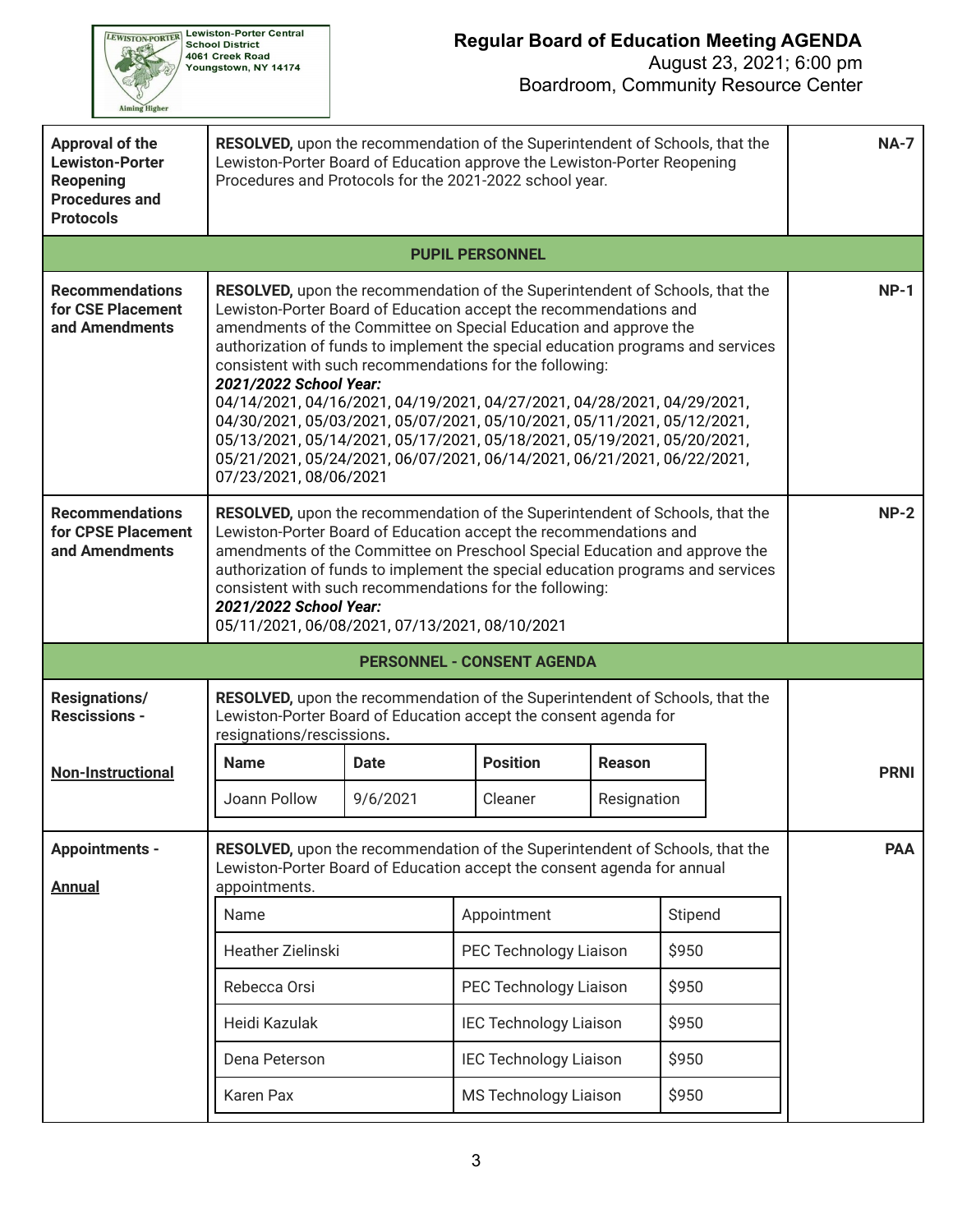

|                                               | Catherine Loncar                                                                                                                                                                                                                                                                                                                                                                                                                                                                                                                                                                                                                                                                                                                                                                                                                                                                                                                                                                                                                                                |             |                              | <b>MS Technology Liaison</b> | \$950         |  |     |             |
|-----------------------------------------------|-----------------------------------------------------------------------------------------------------------------------------------------------------------------------------------------------------------------------------------------------------------------------------------------------------------------------------------------------------------------------------------------------------------------------------------------------------------------------------------------------------------------------------------------------------------------------------------------------------------------------------------------------------------------------------------------------------------------------------------------------------------------------------------------------------------------------------------------------------------------------------------------------------------------------------------------------------------------------------------------------------------------------------------------------------------------|-------------|------------------------------|------------------------------|---------------|--|-----|-------------|
|                                               | <b>Terri Faut</b>                                                                                                                                                                                                                                                                                                                                                                                                                                                                                                                                                                                                                                                                                                                                                                                                                                                                                                                                                                                                                                               |             | <b>HS Technology Liaison</b> |                              | \$950         |  |     |             |
|                                               | Kevin Duncan                                                                                                                                                                                                                                                                                                                                                                                                                                                                                                                                                                                                                                                                                                                                                                                                                                                                                                                                                                                                                                                    |             |                              | <b>HS Technology Liaison</b> | \$950         |  |     |             |
|                                               | Michelle Conti                                                                                                                                                                                                                                                                                                                                                                                                                                                                                                                                                                                                                                                                                                                                                                                                                                                                                                                                                                                                                                                  |             |                              | AP Coordinator               | \$3000        |  |     |             |
| <b>Appointments -</b><br><b>Instructional</b> | RESOLVED, upon the recommendation of the Superintendent of Schools, that the<br>Lewiston-Porter Board of Education accept the consent agenda for Instructional<br>and Long-Term appointments. The probationary expiration date is tentative and<br>conditional only (unless extended in accordance with the law). Except to the extent<br>required by the applicable provisions of Section 3012 of the Education Law. In order<br>to be granted tenure the principal/teacher must receive composite or overall annual<br>professional performance review ratings pursuant to Section 3012-c and/or 3012-d<br>of the Education Law of either effective or highly effective in at least three (3) of the<br>four (4) preceding years, and if the principal/teacher receives an ineffective<br>composite or overall rating in the final year of the probationary period the teacher<br>shall not be eligible for tenure at that time.<br><b>Brianna Yaw</b><br>Name:<br><b>Placement:</b><br><b>Primary Education Center</b><br><b>Position:</b><br>Speech Teacher |             |                              |                              |               |  | PAI |             |
|                                               | <b>Effective:</b>                                                                                                                                                                                                                                                                                                                                                                                                                                                                                                                                                                                                                                                                                                                                                                                                                                                                                                                                                                                                                                               |             | 09/01/2021                   |                              |               |  |     |             |
|                                               | <b>Probationary Period:</b>                                                                                                                                                                                                                                                                                                                                                                                                                                                                                                                                                                                                                                                                                                                                                                                                                                                                                                                                                                                                                                     |             |                              | 09/01/2021 - 06/30/2025      |               |  |     |             |
|                                               | <b>Tenure Area:</b><br>Speech                                                                                                                                                                                                                                                                                                                                                                                                                                                                                                                                                                                                                                                                                                                                                                                                                                                                                                                                                                                                                                   |             |                              |                              |               |  |     |             |
|                                               | <b>Certification:</b><br>Speech & Language Dis.                                                                                                                                                                                                                                                                                                                                                                                                                                                                                                                                                                                                                                                                                                                                                                                                                                                                                                                                                                                                                 |             |                              |                              |               |  |     |             |
|                                               | <b>Masters</b><br>Degree:                                                                                                                                                                                                                                                                                                                                                                                                                                                                                                                                                                                                                                                                                                                                                                                                                                                                                                                                                                                                                                       |             |                              |                              |               |  |     |             |
|                                               | 5<br>Step:                                                                                                                                                                                                                                                                                                                                                                                                                                                                                                                                                                                                                                                                                                                                                                                                                                                                                                                                                                                                                                                      |             |                              |                              |               |  |     |             |
|                                               | \$50,835<br>Salary:                                                                                                                                                                                                                                                                                                                                                                                                                                                                                                                                                                                                                                                                                                                                                                                                                                                                                                                                                                                                                                             |             |                              |                              |               |  |     |             |
|                                               |                                                                                                                                                                                                                                                                                                                                                                                                                                                                                                                                                                                                                                                                                                                                                                                                                                                                                                                                                                                                                                                                 |             |                              |                              |               |  |     |             |
| <b>Appointments -</b>                         | <b>RESOLVED,</b> upon the recommendation of the Superintendent of Schools, that the<br>Lewiston-Porter Board of Education accept the consent agenda for<br>Non-Instructional appointments.                                                                                                                                                                                                                                                                                                                                                                                                                                                                                                                                                                                                                                                                                                                                                                                                                                                                      |             |                              |                              |               |  |     |             |
| <b>Non-Instructional</b>                      | <b>Name</b>                                                                                                                                                                                                                                                                                                                                                                                                                                                                                                                                                                                                                                                                                                                                                                                                                                                                                                                                                                                                                                                     | <b>Date</b> |                              | <b>Position</b>              | <b>Salary</b> |  |     | <b>PANI</b> |
|                                               | *Kelly Martin                                                                                                                                                                                                                                                                                                                                                                                                                                                                                                                                                                                                                                                                                                                                                                                                                                                                                                                                                                                                                                                   | 9/1/2021    |                              | Prob. Typist                 | \$17.30       |  |     |             |
|                                               | Teresa Donaldson                                                                                                                                                                                                                                                                                                                                                                                                                                                                                                                                                                                                                                                                                                                                                                                                                                                                                                                                                                                                                                                | 9/1/2021    |                              | Prob. Teacher Aide           | \$14.50       |  |     |             |
|                                               | *Stephanie Chesebro                                                                                                                                                                                                                                                                                                                                                                                                                                                                                                                                                                                                                                                                                                                                                                                                                                                                                                                                                                                                                                             | 9/1/2021    |                              | Prob. Teacher Aide           | \$14.50       |  |     |             |
|                                               |                                                                                                                                                                                                                                                                                                                                                                                                                                                                                                                                                                                                                                                                                                                                                                                                                                                                                                                                                                                                                                                                 |             |                              |                              |               |  |     |             |